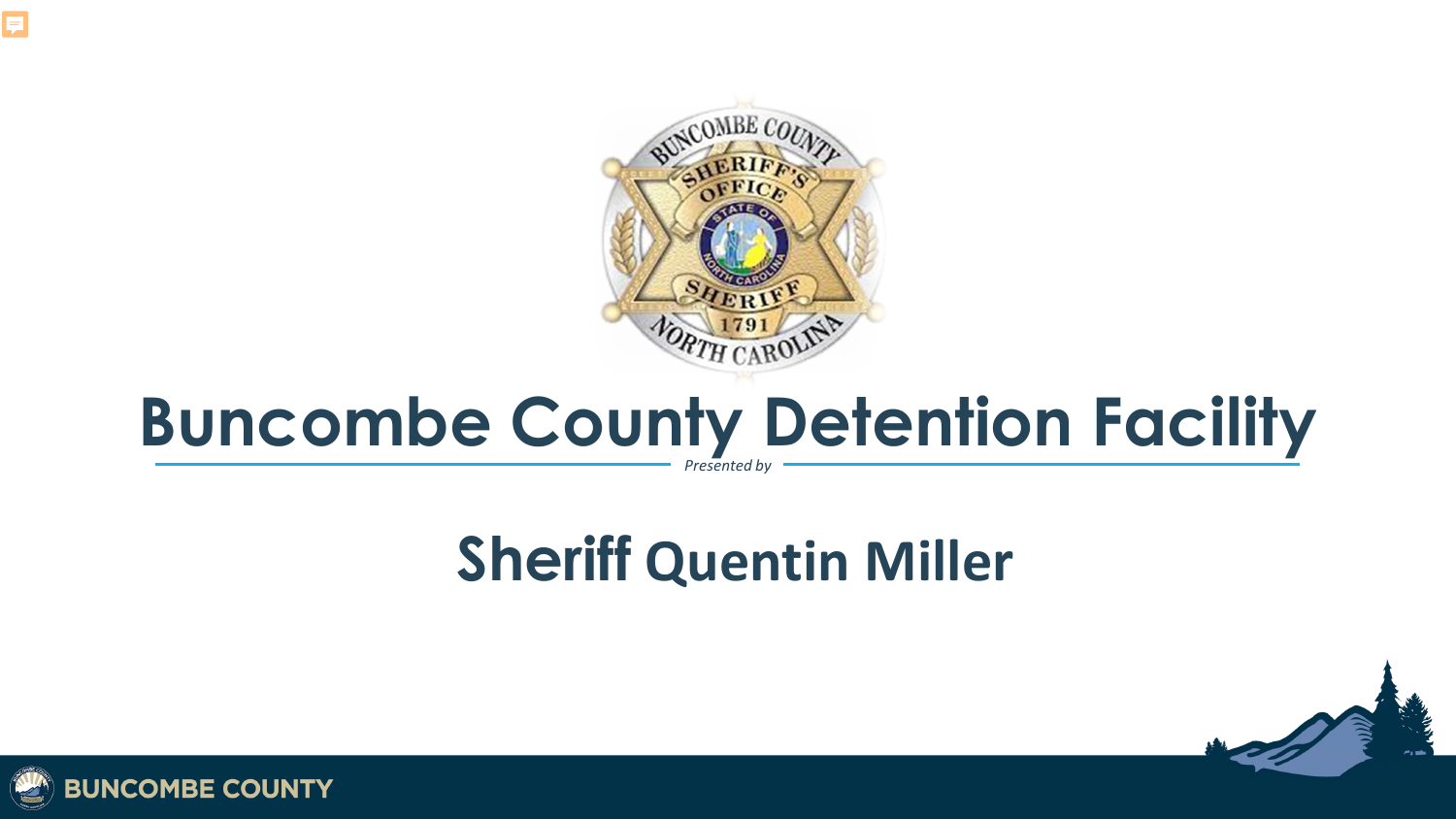

## **Hiring & Retention**



### **Resignations**

- January 1, 2021 to Present;
- **83** detention officers left the detention facility

### **Hiring**

• January 1, 2021 to Present we have hired 64 officers

### **Detention Officer turnover rate is 125%**



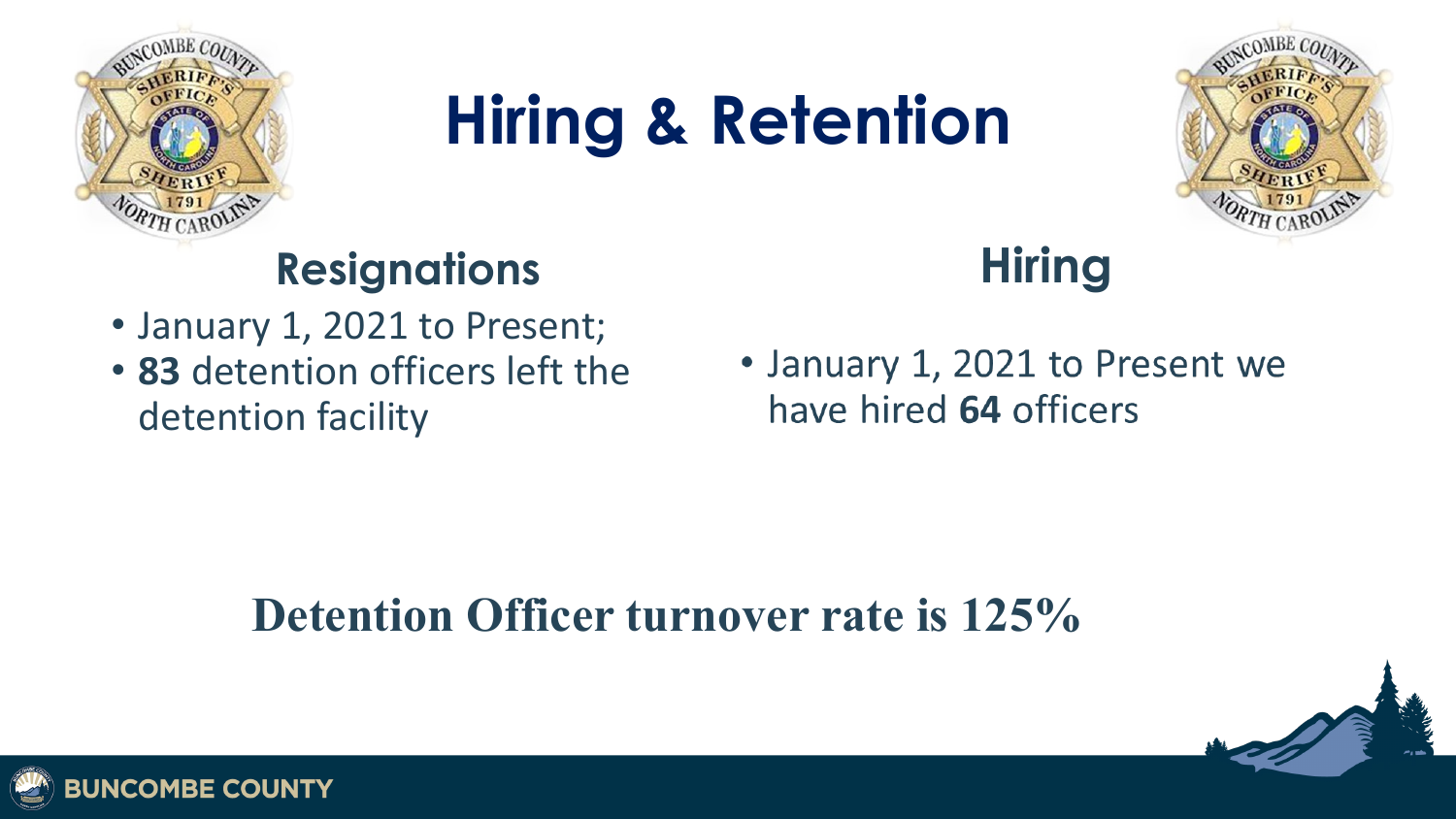# **Critical Incidents Within The Facility**



|                                                                                           | 2018           | 2019           | 2020           | 2021           | 2022           |
|-------------------------------------------------------------------------------------------|----------------|----------------|----------------|----------------|----------------|
| <b>Assault on Staff</b>                                                                   | 23             | 28             | 40             | 36             | 17             |
| <b>Detainee on Detainee Violence</b>                                                      | 87             | 84             | 42             | 58             | 17             |
| <b>Use of Force Incidents</b>                                                             | 36             | 50             | 54             | 41             | 19             |
| <b>Overdoses</b>                                                                          | $\overline{0}$ | $\overline{4}$ | $\overline{2}$ | $\overline{4}$ | $\mathbf{1}$   |
| <b>Weapons found inside Facility (Found in</b><br>housing units not coming into facility) | 8              | $\overline{7}$ | $\overline{7}$ | $\mathbf{1}$   | $\overline{2}$ |
| <b>Suicide Attempt</b>                                                                    | 50             | 31             | 37             | 44             | 10             |
| <b>Suicide</b>                                                                            | $\overline{0}$ | $\mathbf{1}$   | $\mathbf{1}$   | $\overline{0}$ | $\overline{0}$ |

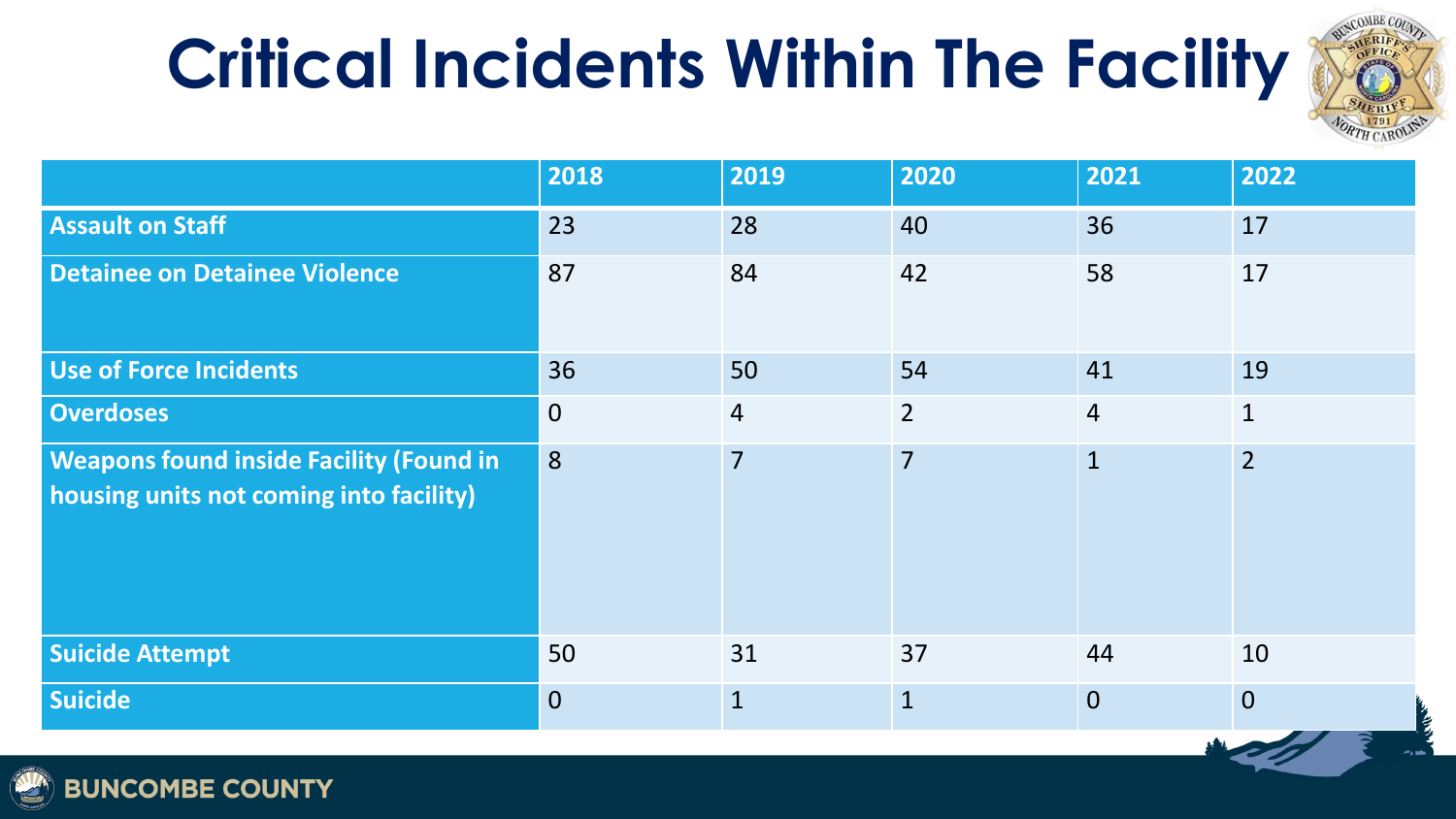### **Salary Comparison**

#### • **Buncombe County Detention**:

Current starting salary **-** \$19.14/hour

• **Guilford County** - \$19.55- \$27.38

additional incentives (education, military, language (Detention and Deputy are the same)

- **Union County**  \$21.20 \$32.86
- **Haywood County-** \$19.80
- **Forsyth County**  \$19.75 \$22.72
- **Mecklenburg County** Starting Salary \$25.26
- **Alamance County** Starting Salary \$24.47
- **Cabarrus County**  \$18.73 \$21.55
- **Gaston County**  \$19.36 \$28.58
- **Iredell County**  $-$  \$19.15 \$29.12

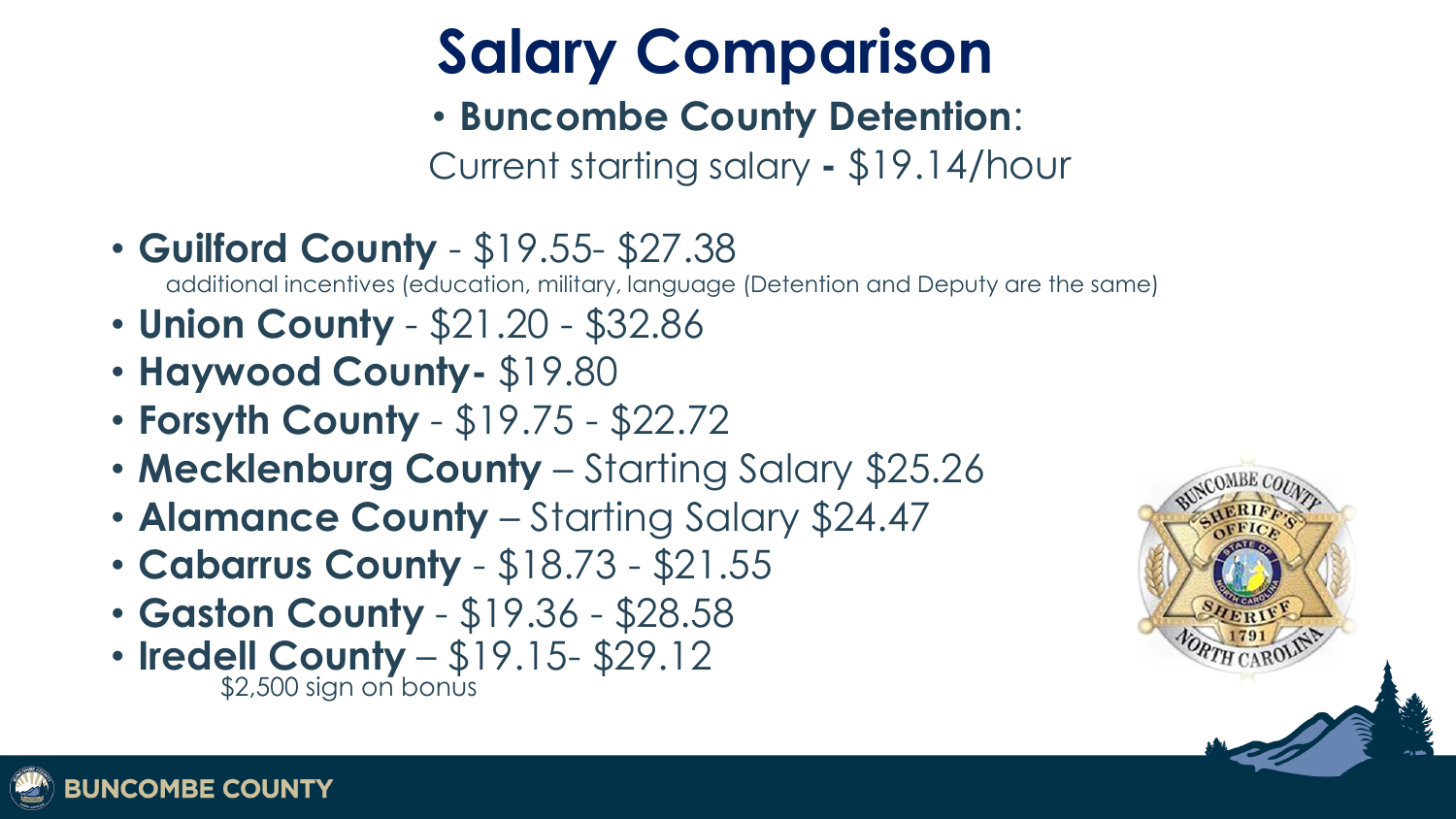### **Local Salary Comparable Rates**

• Aldi- Shift Manager starts \$35k

• Walmart- Assistant Manager \$55K

• UPS Driver- \$22.25 per hour

• Target \$19 per hour

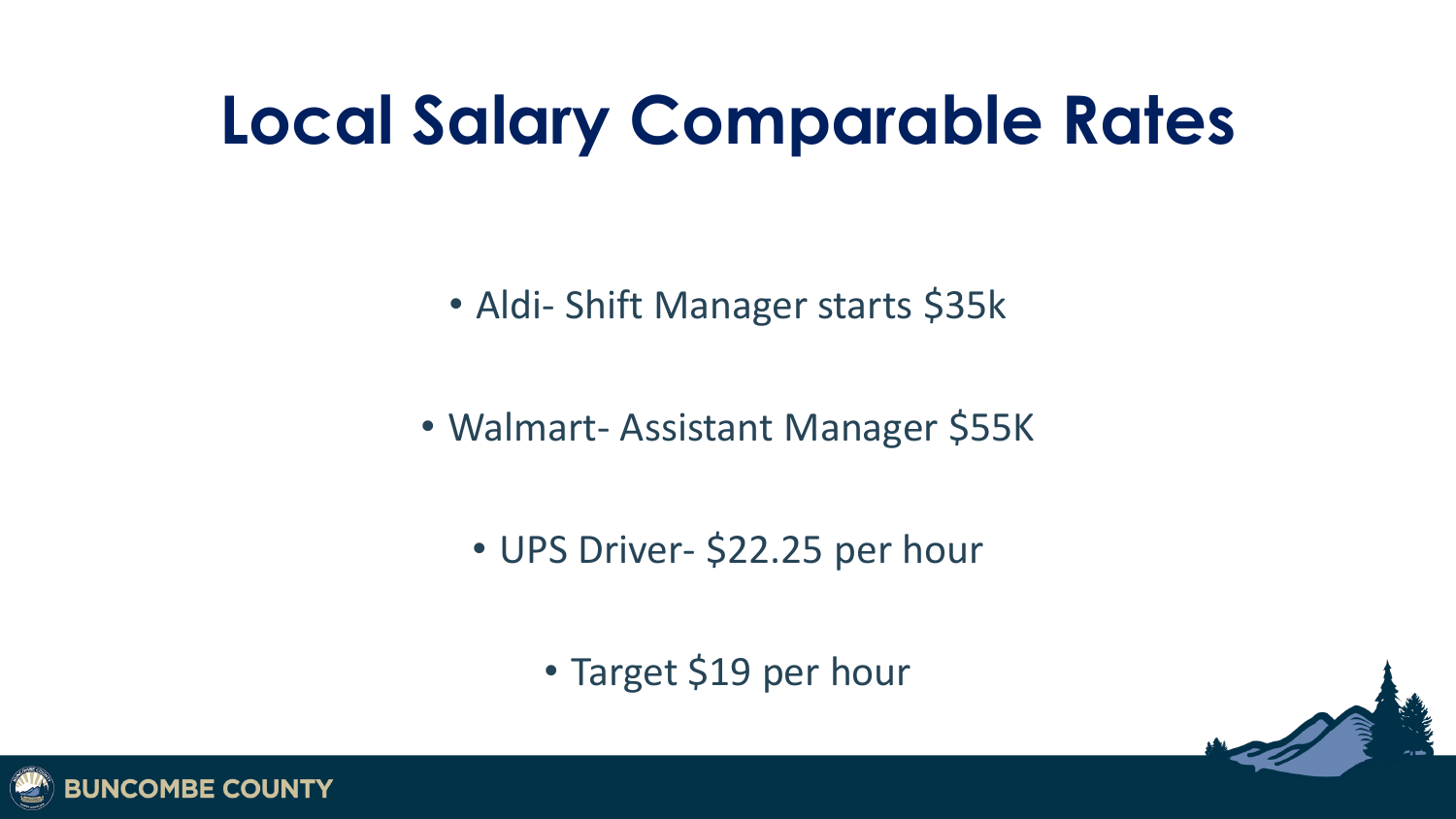## **Salary and Proposal**

**Our Ask**:

We are asking for an hourly pay increase for our detention officers; to include detention Sergeants and Lieutenants.

We believe making our wages more competitive within the detention facility, will increase our pool of applicants and address our perpetual staff shortage.



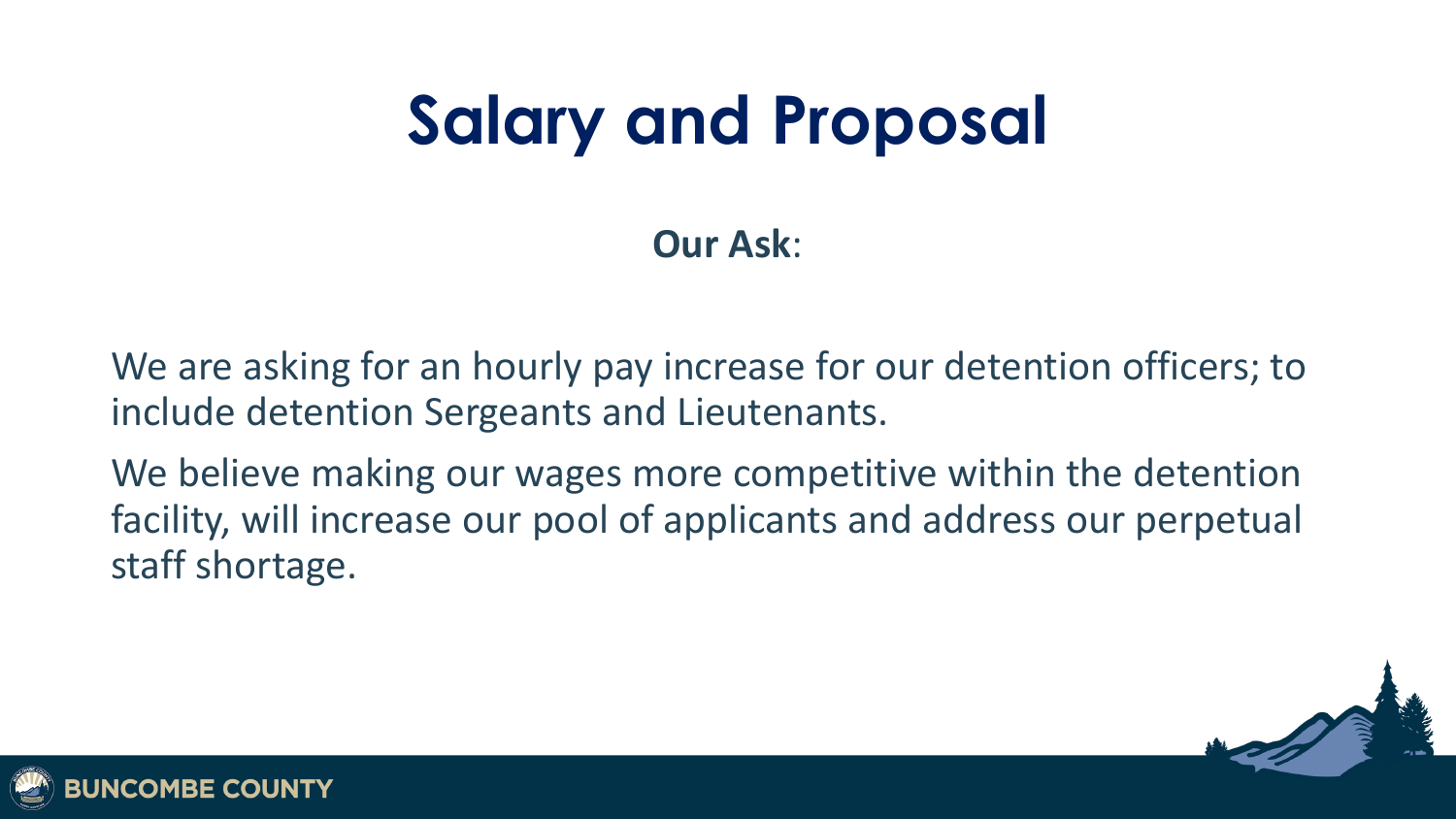### **Salary increase cost estimates**

#### Here are our estimates on salary increase cost

- $\cdot$  \$3.00 per hour increase  $\phantom{000}$  \$864,083
- $\cdot$  \$5.00 per hour increase  $\phantom{000}$  \$1,079,585
- $\cdot$  \$7.00 per hour increase  $\phantom{000}$  \$1,553,617



\*These totals do not include the longevity pay\*

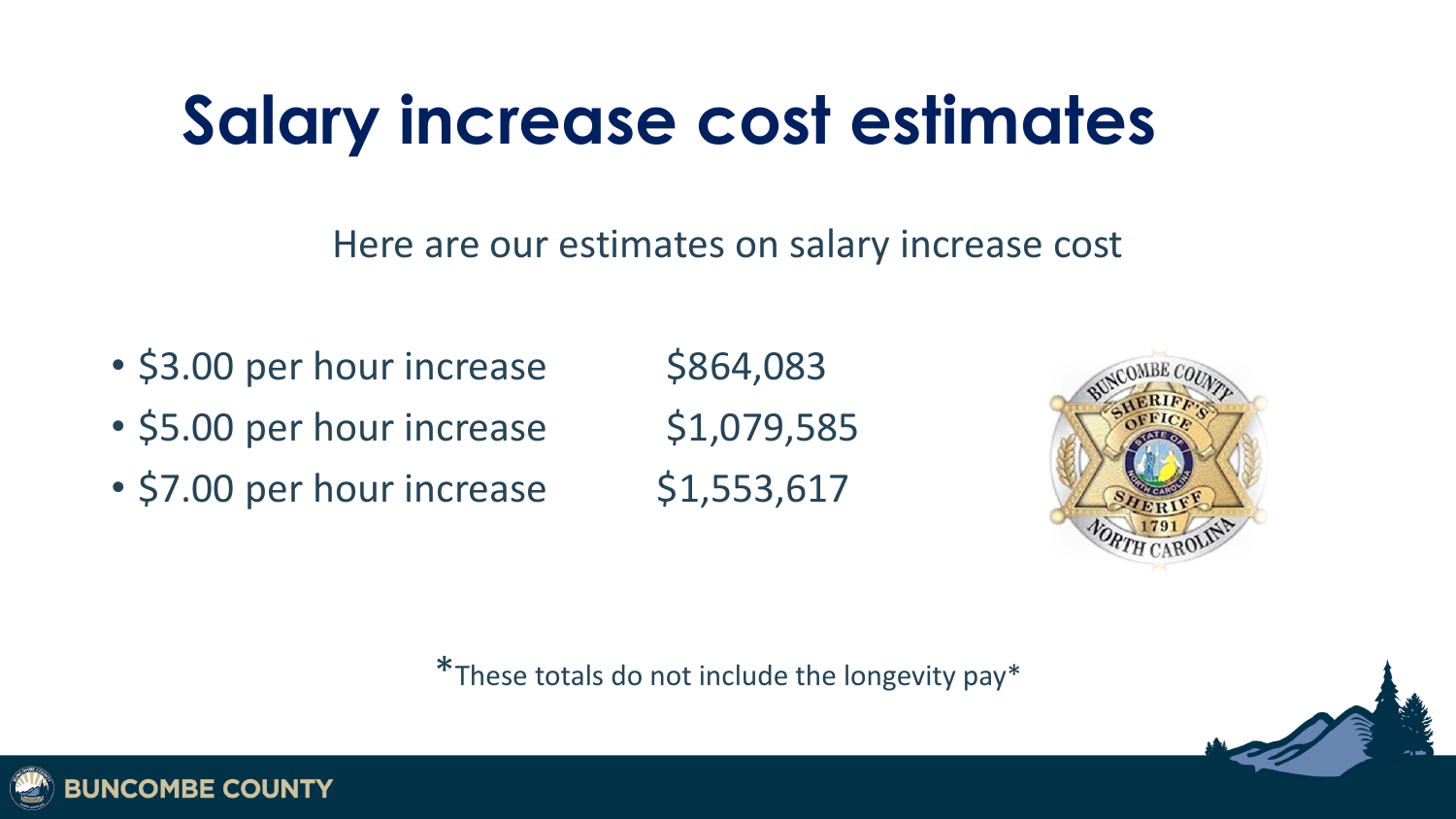## **Other Facility shortages & solutions**

- Forsyth County-increased pay
- Guilford County- Increased pay
- Mecklenburg County- proposed retention bonuses
- Alamance County- \$4k annual increase and \$4k annual stipend
- Detention centers across North Carolina are re-evaluating their compensation and are looking to increase base pay to attract more applicants and retain their current personnel.